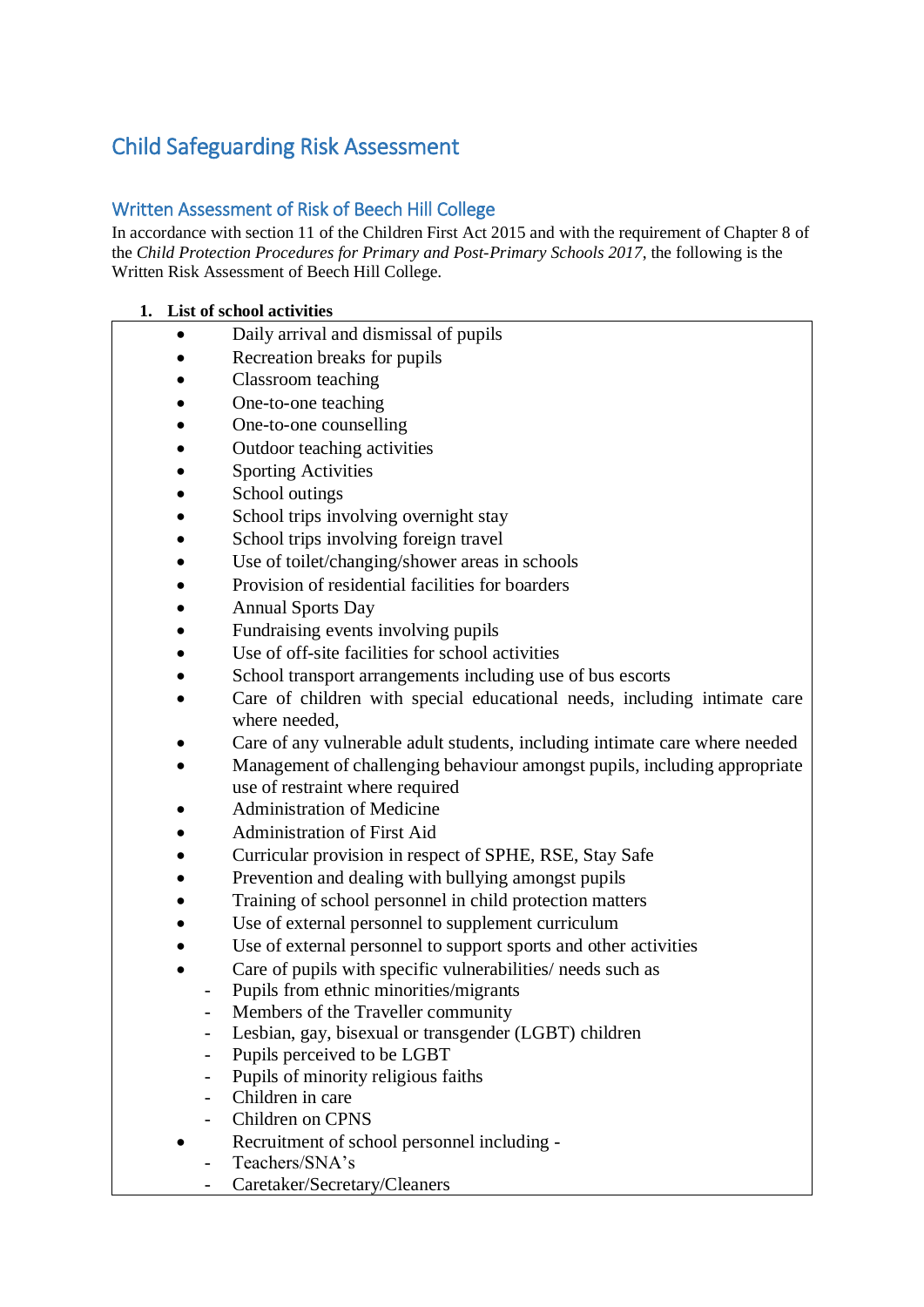- Sports coaches
- External Tutors/Guest Speakers
- Volunteers/Parents in school activities
- Visitors/contractors present in school during school hours
- Visitors/contractors present during after school activities
- Participation by pupils in religious ceremonies/religious instruction external to the school
- Use of Information and Communication Technology by pupils in school
- Application of sanctions under the school's Code of Behaviour including detention of pupils, confiscation of phones etc.
- Students participating in work experience in the school
- Students from the school participating in work experience elsewhere
- Student teachers undertaking training placement in school
- Use of video/photography/other media to record school events
- After school use of school premises by other organisations
- Use of school premises by other organisation during school day
- Breakfast club
- Homework club/evening study

### **2. Beech Hill College has identified the following risk of harm in respect of its activities -**

- Risk of harm not being recognised by school personnel
- Risk of harm not being reported properly and promptly by school personnel
- Risk of child being harmed in the school by a member of school personnel
- Risk of child being harmed in the school by another child
- Risk of child being harmed in the school by volunteer or visitor to the school
- Risk of child being harmed by a member of school personnel, a member of staff of another organisation or other person while child participating in out of school activities e.g. school trip, swimming lessons
- Risk of harm due to bullying of child
- Risk of harm due to inadequate supervision of children in school
- Risk of harm due to inadequate supervision of children while attending out of school activities
- Risk of harm due to inappropriate relationship/communications between child and another child or adult
- Risk of harm due to children inappropriately accessing/using computers, social media, phones and other devices while at school
- Risk of harm to children with SEN who have particular vulnerabilities
- Risk of harm to child while a child is receiving intimate care
- Risk of harm due to inadequate code of behaviour
- Risk of harm in one-to-one teaching, counselling, coaching situation
- Risk of harm caused by member of school personnel communicating with pupils in an inappropriate manner via social media, texting, digital device etc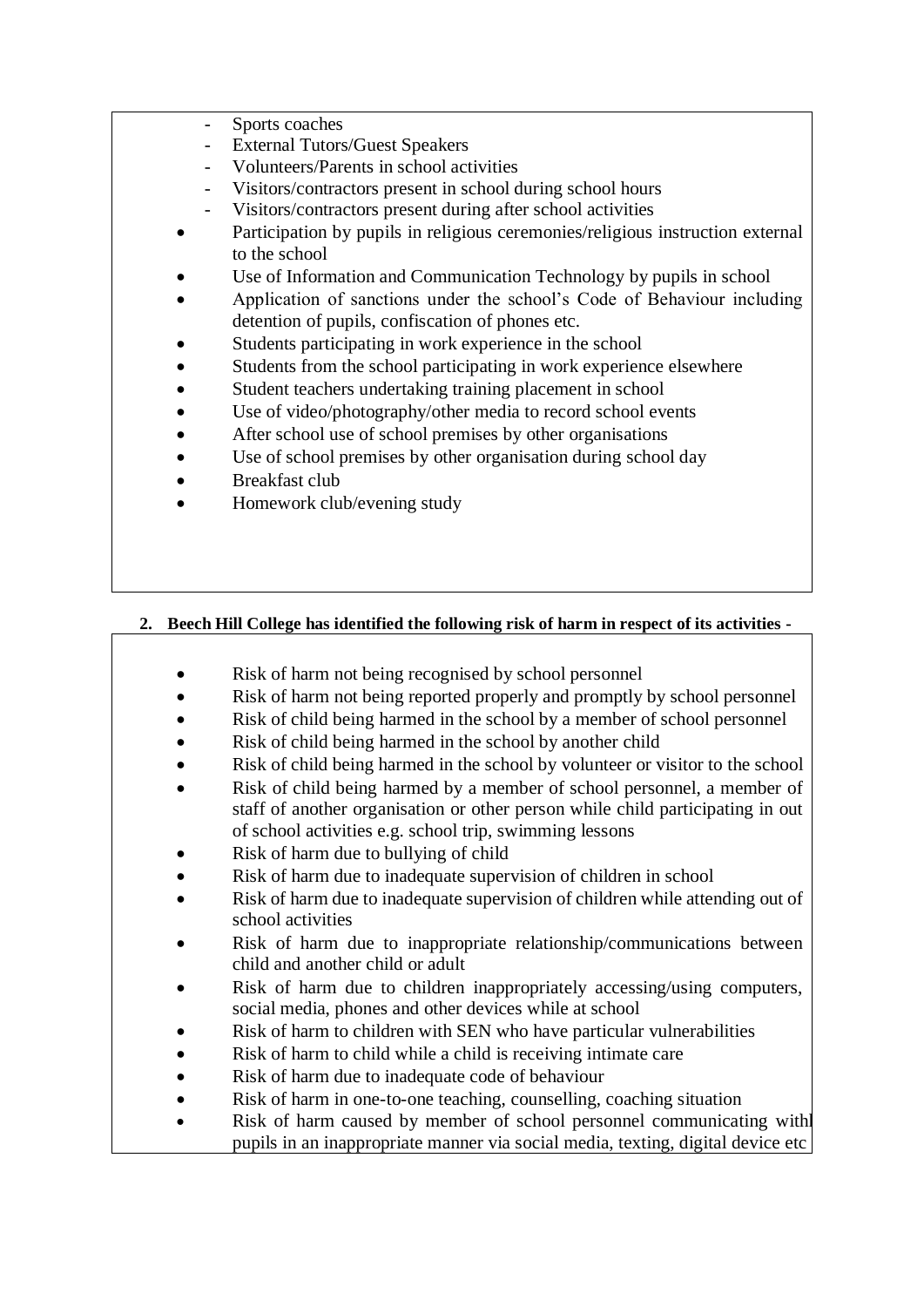• Risk of harm caused by member of school personnel accessing/circulating inappropriate material via social media, texting, digital device etc

#### **3. Beech Hill College has the following procedures in place to address the risks of harm identified in this assessment -**

- All school personnel are provided with a copy of the school's *Child Safeguarding Statement*
- The *Child Protection Procedures for Primary and Post-Primary Schools 2017* are made available to all school personnel
- School Personnel are required to adhere to the *Child Protection Procedures for Primary and Post-Primary Schools 2017* and all registered teaching staff are required to adhere to the *Children First Act 2015*
- The school implements in full the Stay Safe Programme
- The school implements in full the SPHE curriculum
- The school implements in full the Wellbeing Programme at Junior Cycle
- The school has an Anti-Bullying Policy which fully adheres to the requirements of the Department's *Anti-Bullying Procedures for Primary and Post-Primary Schools*
- The school endeavours to ensure appropriate supervision of children during, assembly, dismissal and breaks and in respect of specific areas such as toilets, changing rooms etc.
- The school has in place clear procedures in respect of school outings
- The school has a Health and safety policy
- The school adheres to the requirements of the Garda vetting legislation and relevant DES circulars in relation to recruitment and Garda vetting
- The school has a codes of conduct for school personnel (teaching and nonteaching staff)
- The school complies with the agreed CMETB disciplinary procedures for teaching staff
- The school has a Special Educational Needs policy
- The school has an intimate care policy/plan in respect of students who require such care
- The school has in place a policy and procedures for the administration of medication to pupils
- The school  $$ 
	- o Has provided each member of school staff with a copy of the school's Child Safeguarding Statement
	- o Ensures all new staff are provided with a copy of the school's Child Safeguarding Statement
	- o Encourages staff to avail of relevant training
	- o Encourages board of management members to avail of relevant training
	- o Maintains records of all staff and board member training
- The school has in place a policy and procedures for the administration of First Aid
- The school has in place a code of behaviour for pupils
- The school has in place an ICT policy in respect of usage of ICT by pupils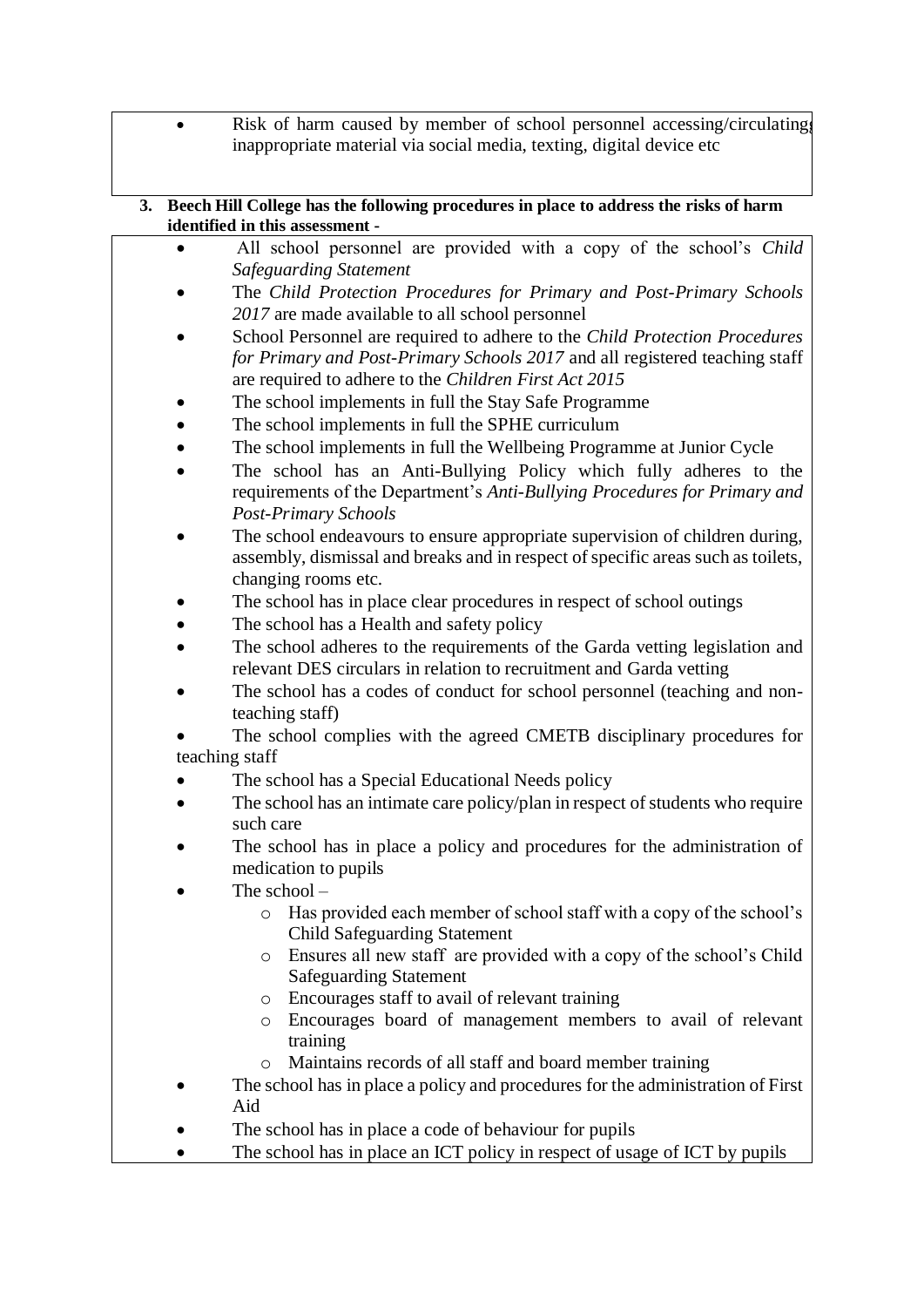- The school has in place a mobile phone policy in respect of usage of mobile phones by pupils
	- The school has in place a Critical Incident Management Plan
	- The school has in place a Home School Liaison policy and related procedures
	- The school has in place procedures for the use of external persons to supplement delivery of the curriculum
	- The school has in place procedures for the use of external sports coaches
	- The school has in place a clear procedures for one-to-one teaching activities
	- The school has in place procedures for one-to-one counselling
	- The school has in place procedures in respect of student teacher placements
	- The school has in place a policy and procedures in respect of students undertaking work experience in the school
	- The school has in place a policy and procedures in respect of pupils of the school undertaking work experience in external organisations

**Important Note:** It should be noted that risk in the context of this risk assessment is the risk of "harm" as defined in the Children First Act 2015 and not general health and safety risk. The definition of harm is set out in Chapter 4 of the *Child Protection Procedures for Primary and Post- Primary Schools 2017*

In undertaking this risk assessment, the board of management has endeavoured to identify as far as possible the risks of harm that are relevant to this school and to ensure that adequate procedures are in place to manage all risks identified. While it is not possible to foresee and remove all risk of harm, the school has in place the procedures listed in this risk assessment to manage and reduce risk to the greatest possible extent.

This risk assessment has been completed by the Board of Management on 28/1/2019 It shall be reviewed as part of the school's annual review of its Child Safeguarding Statement.

Signed Mr. Aidan Campbell Date 28/1/2019

Chairperson, Board of Management

Signed Mr. Patrick Mc Ardle Date 28/1/2019

Principal/Secretary to the Board of Management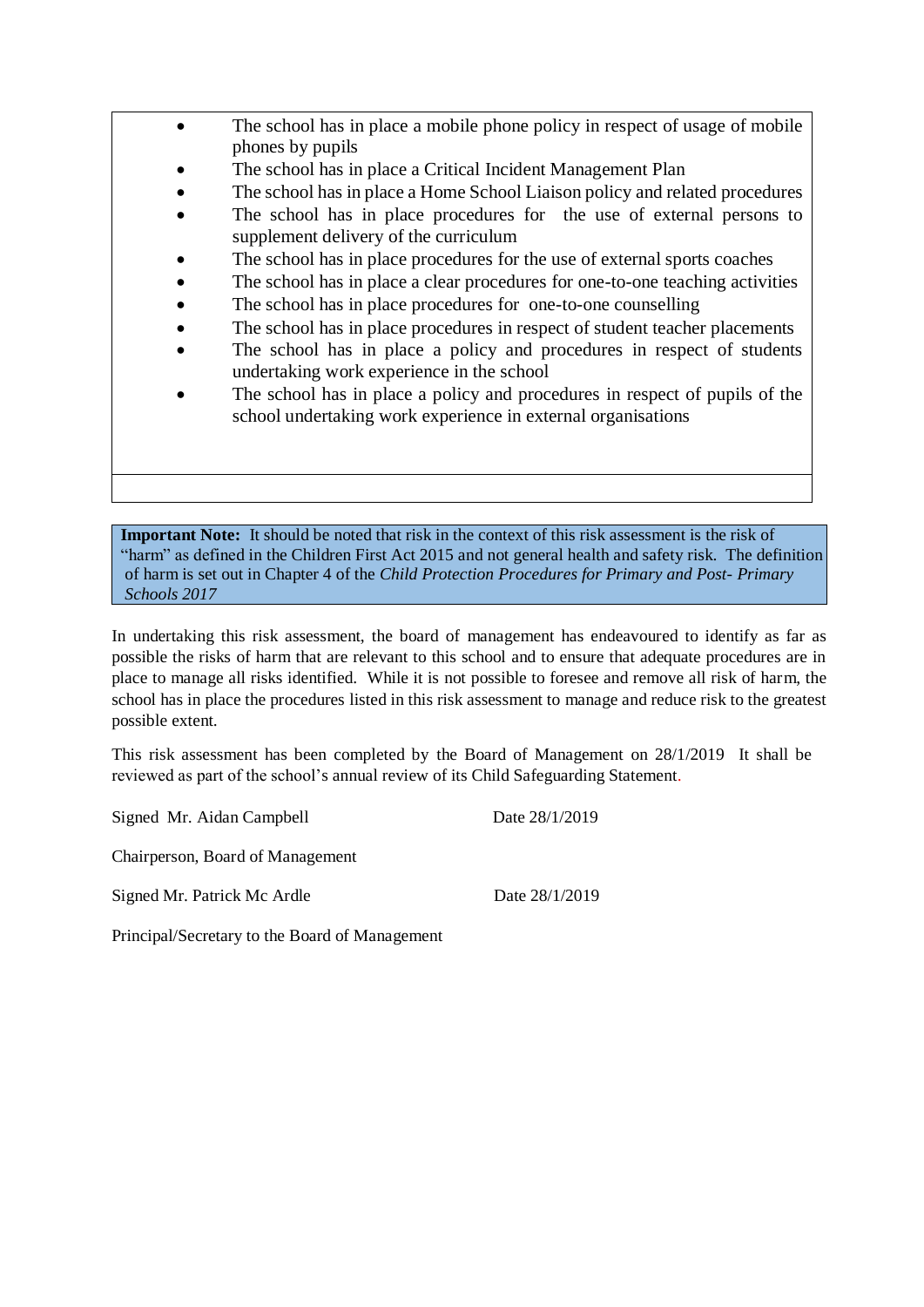# Child Safeguarding Template

Beech Hill College is a post-primary school providing education to pupils from First Year to Leaving Certificate Year

In accordance with the requirements of the Children First Act 2015, Children First: National Guidance for the Protection and Welfare of Children 2017, the Child Protection Procedures for Primary and Post Primary Schools 2017 and Tusla Guidance on the preparation of Child Safeguarding Statements, the Board of Management of [insert school name] has agreed the Child Safeguarding Statement set out in this document.

- 1 The Board of Management has adopted and will implement fully and without modification the Department's Child Protection Procedures for Primary and Post Primary Schools 2017 as part of this overall Child Safeguarding Statement
- 2 The Designated Liaison Person (DLP) is Mr. Patrick Mc Ardle
- 3 The Deputy Designated Liaison Person (Deputy DLP) is Ms. Siobhán Sheerin
- 4 The Board of Management recognises that child protection and welfare considerations permeate all aspects of school life and must be reflected in all of the school's policies, procedures, practices and activities In its policies, procedures, practices and activities, the school will adhere to the following principles of best practice in child protection and welfare:

The school will:

- recognise that the protection and welfare of children is of paramount importance, regardless of all other considerations;
- fully comply with its statutory obligations under the Children First Act 2015 and other relevant legislation relating to the protection and welfare of children;
- fully co-operate with the relevant statutory authorities in relation to child protection and welfare matters
- adopt safe practices to minimise the possibility of harm or accidents happening to children and protect workers from the necessity to take unnecessary risks that may leave themselves open to accusations of abuse or neglect;
- develop a practice of openness with parents and encourage parental involvement in the education of their children; and
- fully respect confidentiality requirements in dealing with child protection matters.

The school will also adhere to the above principles in relation to any adult pupil with a special vulnerability.

- 5 The following procedures/measures are in place:
	- In relation to any member of staff who is the subject of any investigation (howsoever described) in respect of any act, omission or circumstance in respect of a child attending the school, the school adheres to the relevant procedures set out in Chapter 7 of the Child Protection Procedures for Primary and Post-Primary Schools 2017 and to the relevant agreed disciplinary procedures for school staff which are published on the DES website.
	- In relation to the selection or recruitment of staff and their suitability to work with children, the school adheres to the statutory vetting requirements of the National Vetting Bureau (Children and Vulnerable Persons) Acts 2012 to 2016 and to the wider duty of care guidance set out in relevant Garda vetting and recruitment circulars published by the DES and available on the DES website.